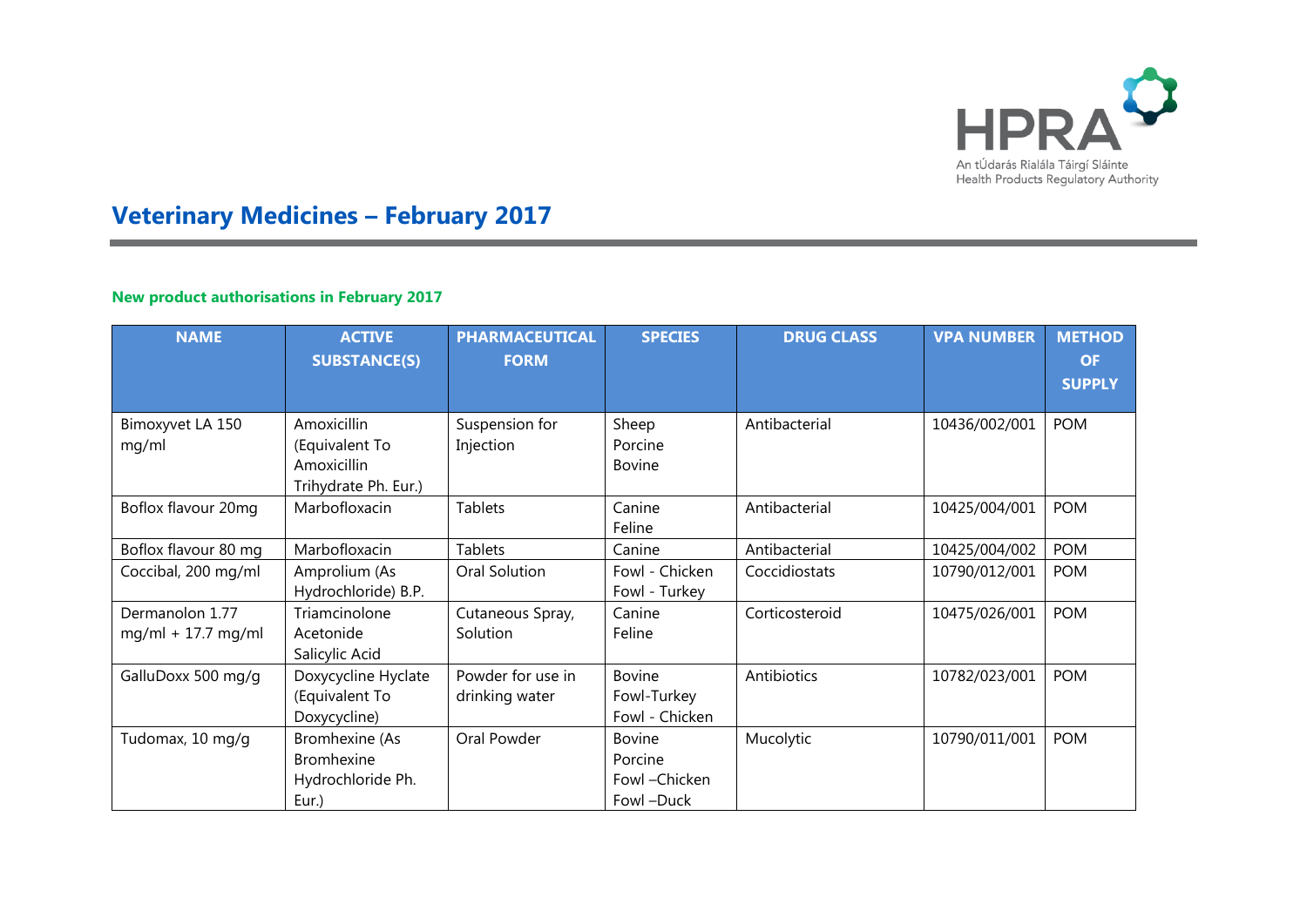

| <b>NAME</b>      | <b>ACTIVE</b>           | <b>PHARMACEUTICAL</b> | <b>SPECIES</b> | <b>DRUG CLASS</b>    | <b>VPA NUMBER</b> | <b>METHOD</b> |
|------------------|-------------------------|-----------------------|----------------|----------------------|-------------------|---------------|
|                  | <b>SUBSTANCE(S)</b>     | <b>FORM</b>           |                |                      |                   | <b>OF</b>     |
|                  |                         |                       |                |                      |                   | <b>SUPPLY</b> |
|                  |                         |                       |                |                      |                   |               |
|                  |                         |                       | Fowl - Turkey  |                      |                   |               |
| HATCHPAK IB H120 | LIVE AVIAN              | Effervescent tablets  | Fowl - Chicken | Immunological - Live | 10857/075/002     | <b>POM</b>    |
| <b>NEO</b>       | <b>INFECTIOUS</b>       |                       |                | Vaccine              |                   |               |
|                  | <b>BRONCHITIS VIRUS</b> |                       |                |                      |                   |               |
|                  | (STRAIN H120)           |                       |                |                      |                   |               |

# **Products transferred in February 2017**

| <b>Product Name</b>                         | <b>New VPA number</b> | <b>New MAH</b>                |
|---------------------------------------------|-----------------------|-------------------------------|
| Lactovac Suspension for<br>injection        | 10387/037/001         | Zoetis Belgium S.A.           |
| Unisol 5 mg/ml oral solution for<br>piglets | 10516/017/001         | Vetpharma Animal Health, S.L. |
| Unisol 25 mg/ml oral solution<br>for calves | 10516/018/001         | Vetpharma Animal Health, S.L. |